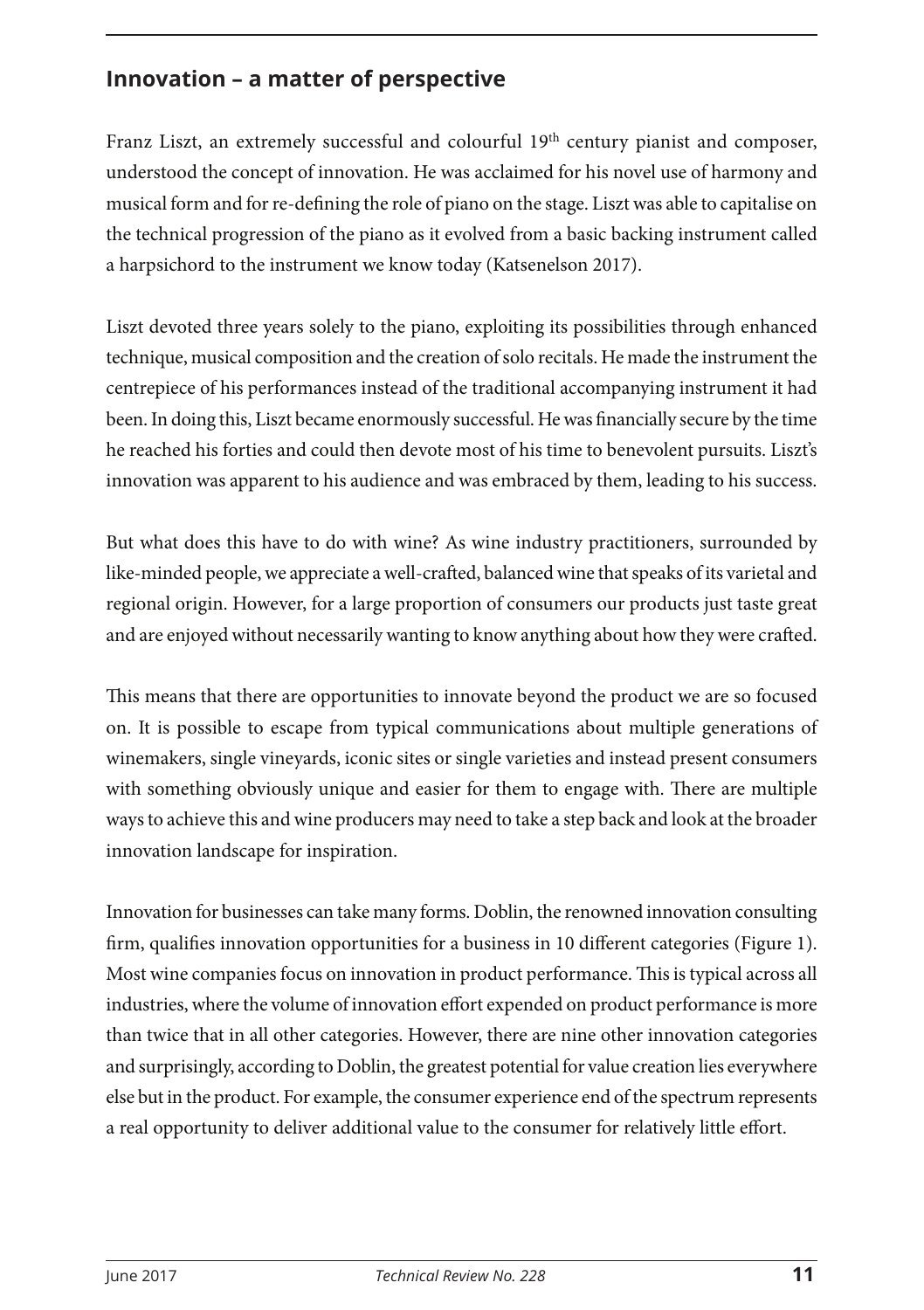Rather than focusing on making new products, wineries could be looking for new ways to engage consumers with existing products. This could involve framing the product in different ways or with different experiences and concepts that consumers can relate to.

Innovating beyond the actual product performance can be challenging. Producers tend to focus on what they know best, which often means their technical skills. There are, however, a number of examples of this type of innovation that can already be seen in the Australian wine landscape:

- Hahndorf Hill Winery's wine and chocolate pairing experiences
- Water skiing and extreme sporting events held at Caudo Vineyard in the Riverland
- Rockford's Stone Wall Society
- Alpha Box and Dice's clever product design and marketing that appeal to a specific demographic
- Zonte's Footstep's new Prosecco in a can product, NV Bolle Felici, which was specifically designed for women aged between 18 and 35 participating in festivals.

These ideas are not necessarily radical. People are just doing things that truly inspire them and it enables them to access markets that are also inspired to engage with those concepts. These wineries know that their products are not made for everyone but instead target a specific population. The people attracted to extreme sports at Caudo Vineyard may not be the same as those seeking the exclusivity associated with Rockford's offering. However, in each case, the fit to the target population is really good and that's what matters.

## **Areas where innova�on can occur**



**Figure 1.** Ten areas where innovation can occur across the business model, adapted from Doblin's ten types of innovation (www.doblin.com). Wine companies typically focus on product performance, but there are other opportunities, particularly at the 'experience' end of the chain ([www.doblin.com](http://www.doblin.com)).